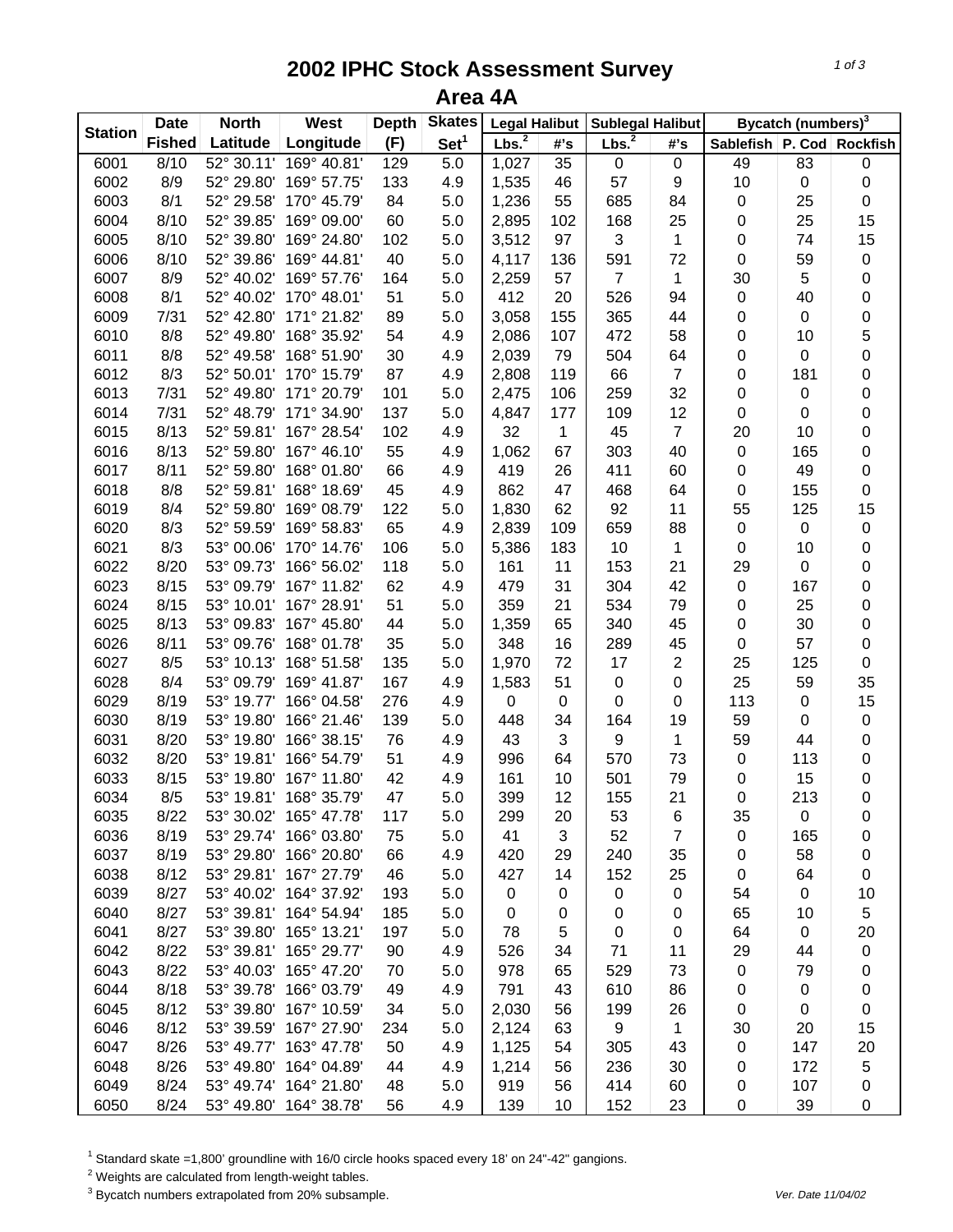## **2002 IPHC Stock Assessment Survey Area 4A**

|                | <b>Date</b><br><b>North</b> |            | West                   | <b>Depth</b> | <b>Skates</b>    | <b>Legal Halibut</b> |                | <b>Sublegal Halibut</b> |                         |                               | Bycatch (numbers) <sup>3</sup> |                  |
|----------------|-----------------------------|------------|------------------------|--------------|------------------|----------------------|----------------|-------------------------|-------------------------|-------------------------------|--------------------------------|------------------|
| <b>Station</b> | <b>Fished</b>               | Latitude   | Longitude              | (F)          | Set <sup>1</sup> | Lbs. <sup>2</sup>    | #'s            | Lbs. <sup>2</sup>       | #'s                     | Sablefish   P. Cod   Rockfish |                                |                  |
| 6051           | 8/23                        | 53° 49.79' | 164° 55.81'            | 63           | 5.0              | 152                  | 10             | 226                     | 38                      | $\mathbf 0$                   | 35                             | 0                |
| 6052           | 8/23                        | 53° 49.80' | 165° 11.75'            | 59           | 5.0              | 187                  | 14             | 187                     | 26                      | 20                            | 30                             | $\pmb{0}$        |
| 6053           | 8/21                        | 53° 50.03' | 165° 28.64'            | 50           | 5.0              | 169                  | 11             | 366                     | 61                      | 0                             | 94                             | $\mathbf 0$      |
| 6054           | 8/21                        | 53° 49.80' | 165° 45.81'            | 43           | 5.0              | 26                   | 2              | 97                      | 19                      | 0                             | 40                             | $\mathbf 0$      |
| 6055           | 8/18                        | 53° 49.73' | 166° 02.78'            | 44           | 4.9              | 253                  | 16             | 723                     | 108                     | 0                             | 5                              | $\mathbf 0$      |
| 6057           | 8/26                        | 53° 59.80' | 164° 06.03'            | 42           | 4.9              | 174                  | 9              | 240                     | 37                      | 0                             | 116                            | $\mathbf 0$      |
| 6058           | 8/24                        | 53° 59.81' | 164° 22.75'            | 57           | 4.9              | 417                  | 26             | 273                     | 42                      | 0                             | 68                             | $\mathbf 0$      |
| 6059           | 8/24                        | 53° 59.81' | 164° 39.83'            | 55           | 5.0              | 381                  | 24             | 364                     | 53                      | 0                             | 30                             | $\mathbf 0$      |
| 6060           | 8/23                        | 53° 59.79' | 164° 56.78'            | 44           | 5.0              | 28                   | 1              | 182                     | 37                      | 0                             | 89                             | $\mathbf 0$      |
| 6061           | 8/23                        |            | 53° 59.81' 165° 11.76' | 42           | 5.0              | 856                  | 50             | 753                     | 102                     | 0                             | 10                             | $\pmb{0}$        |
| 6062           | 8/21                        | 54° 00.02' | 165° 28.37'            | 41           | 5.0              | 175                  | 13             | 240                     | 34                      | 0                             | 74                             | 5                |
| 6064           | 8/25                        | 54° 10.01' | 164° 06.71'            | 38           | 5.0              | 83                   | 5              | 89                      | 13                      | 0                             | 42                             | 0                |
| 6065           | 8/25                        | 54° 09.80' | 164° 24.74'            | 50           | 5.0              | 83                   | 6              | 172                     | 29                      | 0                             | 0                              | $\mathbf 0$      |
| 6066           | 8/25                        | 54° 09.79' | 164° 43.63'            | 38           | 4.9              | 314                  | 11             | 108                     | 17                      | 0                             | 152                            | $\mathbf 0$      |
| 7001           | 7/28                        | 54° 30.07' | 165° 43.90'            | 205          | 5.0              | 91                   | 6              | 33                      | 4                       | 0                             | 0                              | $\mathbf 0$      |
| 7002           | 7/25                        | 54° 29.98' | 166° 18.91'            | 268          | 5.1              | 317                  | 12             | $\pmb{0}$               | 0                       | 10                            | 0                              | 10               |
| 7003           | 7/25                        | 54° 30.05' | 166° 35.83'            | 262          | 5.0              | 779                  | 25             | 0                       | 0                       | 10                            | 0                              | $\mathbf 0$      |
| 7004           | 7/25                        | 54° 29.89' | 166° 52.85'            | 259          | 5.0              | 932                  | 28             | $\pmb{0}$               | 0                       | 20                            | 0                              | 5                |
| 7006           | 7/28                        | 54° 40.06' | 165° 25.89'            | 110          | 5.0              | $\boldsymbol{0}$     | 0              | 24                      | 4                       | 0                             | 20                             | $\pmb{0}$        |
| 7007           | 7/27                        | 54° 40.10' | 165° 43.04'            | 180          | 5.0              | $\mathbf 0$          | 0              | $\mathbf 0$             | 0                       | 0                             | 0                              | $\mathbf 0$      |
| 7008           | 7/27                        | 54° 40.02' | 166° 01.04'            | 179          | 5.0              | 468                  | 30             | 93                      | 10                      | 5                             | 0                              | $\mathbf 0$      |
| 7009           | 7/26                        | 54° 40.06' | 166° 18.21'            | 172          | 5.0              | 448                  | 28             | 19                      | $\overline{\mathbf{c}}$ | $\mathsf 0$                   | 5                              | $\pmb{0}$        |
| 7010           | 7/26                        | 54° 40.02' | 166° 34.99'            | 182          | 5.0              | 1,597                | 77             | 10                      | 1                       | 0                             | 0                              | $\pmb{0}$        |
| 7011           | 7/2                         | 54° 39.94' | 166° 52.91'            | 208          | 5.0              | 2,215                | 98             | 29                      | 3                       | 5                             | 0                              | $\mathbf 0$      |
| 7012           | 7/2                         | 54° 39.99' | 167° 10.21'            | 247          | 5.1              | 2,013                | 71             | 11                      | 1                       | 0                             | 0                              | $\mathbf 0$      |
| 7013           | 7/28                        | 54° 50.04' | 165° 25.00'            | 82           | 5.0              | 13                   | 1              | $\pmb{0}$               | 0                       | 0                             | 10                             | $\pmb{0}$        |
| 7014           | 7/27                        | 54° 49.98' | 165° 43.08'            | 83           | 5.0              | 67                   | 5              | 173                     | 22                      | 5                             | 40                             | $\mathbf 0$      |
| 7015           | 7/27                        | 54° 50.14' | 165° 59.86'            | 84           | 5.0              | 13                   | 1              | 16                      | 2                       | 0                             | 50                             | $\mathbf 0$      |
| 7016           | 7/26                        | 54° 50.09' | 166° 18.31'            | 88           | 5.0              | 22                   | 1              | $\pmb{0}$               | 0                       | 0                             | 35                             | 0                |
| 7017           | 7/26                        | 54° 49.97' | 166° 34.97'            | 106          | 5.0              | 101                  | 2              | 0                       | 0                       | 0                             | 100                            | $\mathbf 0$      |
| 7018           | 7/2                         | 54° 49.94' | 166° 52.22'            | 144          | 5.0              | 1,013                | 47             | 29                      | 3                       | 0                             | 15                             | 0                |
| 7019           | 7/2                         | 54° 50.25' | 167° 10.20'            | 191          | 4.9              | 1,750                | 87             | 8                       | 1                       | 0                             | 0                              | $\mathbf 0$      |
| 7021           | 7/1                         | 54° 59.86' | 166° 33.73'            | 80           | 5.0              | 223                  | 8              | 0                       | 0                       | 0                             | 5                              | $\mathbf 0$      |
| 7022           | 7/1                         | 54° 59.89' | 166° 50.98'            | 83           | 5.0              | 309                  | 16             | 28                      | 3                       | 0                             | 65                             | $\mathbf 0$      |
| 7023           | 6/30                        | 54° 59.96' | 167° 09.04'            | 96           | 4.9              | 335                  | 16             | 59                      | 7                       | 0                             | 29                             | 0                |
| 7024           | 6/30                        | 55° 00.08' | 167° 27.07'            | 160          | 4.9              | 127                  | $\overline{7}$ | $\mathbf 0$             | 0                       | 0                             | 69                             | 0                |
| 7025           | 7/1                         | 55° 09.96' | 166° 33.97'            | 77           | 5.0              | 427                  | 19             | 31                      | 4                       | 0                             | 5                              | $\pmb{0}$        |
| 7026           | 7/1                         |            | 55° 10.02' 166° 51.15' | 79           | 4.9              | 419                  | 18             | 9                       | 1                       | 0                             | 25                             | 0                |
| 7027           | 6/30                        |            | 55° 09.97' 167° 08.99' | 81           | 5.0              | 195                  | 11             | 19                      | 2                       | 0                             | 15                             | 0                |
| 7028           | 6/13                        |            | 55° 10.04' 167° 25.84' | 89           | 5.0              | 197                  | 13             | 41                      | 4                       | 0                             | 40                             | 0                |
| 7029           | 6/13                        | 55° 10.00' | 167° 44.05'            | 167          | 5.0              | 319                  | 19             | 72                      | 8                       | 0                             | 59                             | 0                |
| 7030           | 6/12                        |            | 55° 19.91' 167° 43.72' | 89           | 5.0              | 246                  | 13             | 66                      | 8                       | 0                             | 84                             | 0                |
| 7031           | 6/12                        |            | 55° 20.01' 168° 00.97' | 200          | 4.9              | 901                  | 48             | 112                     | 12                      | 25                            | 44                             | 0                |
| 7032           | 6/12                        | 55° 29.98' | 168° 01.02'            | 79           | 5.0              | 404                  | 19             | 67                      | 9                       | 0                             | 94                             | 0                |
| 7033           | 6/11                        | 55° 30.05' | 168° 19.04'            | 134          | 5.0              | 170                  | 6              | 23                      | 3                       | 0                             | 54                             | 0                |
| 7034           | 6/11                        | 55° 39.92' | 168° 36.98'            | 79           | 5.0              | 156                  | $\overline{7}$ | 39                      | 6                       | 0                             | 139                            | 0                |
| 7035           | 6/11                        | 55° 49.99' | 168° 36.98'            | 78           | 5.0              | 1,024                | 35             | 105                     | 14                      | 0                             | 69                             | 0                |
| 7036           | 6/10                        | 55° 49.91' | 168° 52.13'            | 168          | 5.0              | 428                  | 23             | 64                      | $\overline{7}$          | 5                             | 50                             | 0                |
| 7037           | 6/10                        | 56° 00.04' | 168° 19.05'            | 86           | 5.1              | 120                  | 8              | 99                      | 12                      | 0                             | 71                             | 0                |
| 7038           | 6/10                        | 56° 00.40' | 168° 36.91'            | 135          | 5.0              | 329                  | 16             | 53                      | $\overline{7}$          | 0                             | 80                             | $\boldsymbol{0}$ |

<sup>1</sup> Standard skate =1,800' groundline with 16/0 circle hooks spaced every 18' on 24"-42" gangions.

 $2$  Weights are calculated from length-weight tables.

<sup>3</sup> Bycatch numbers extrapolated from 20% subsample. We also a strategies and the vertext of the 11/04/02